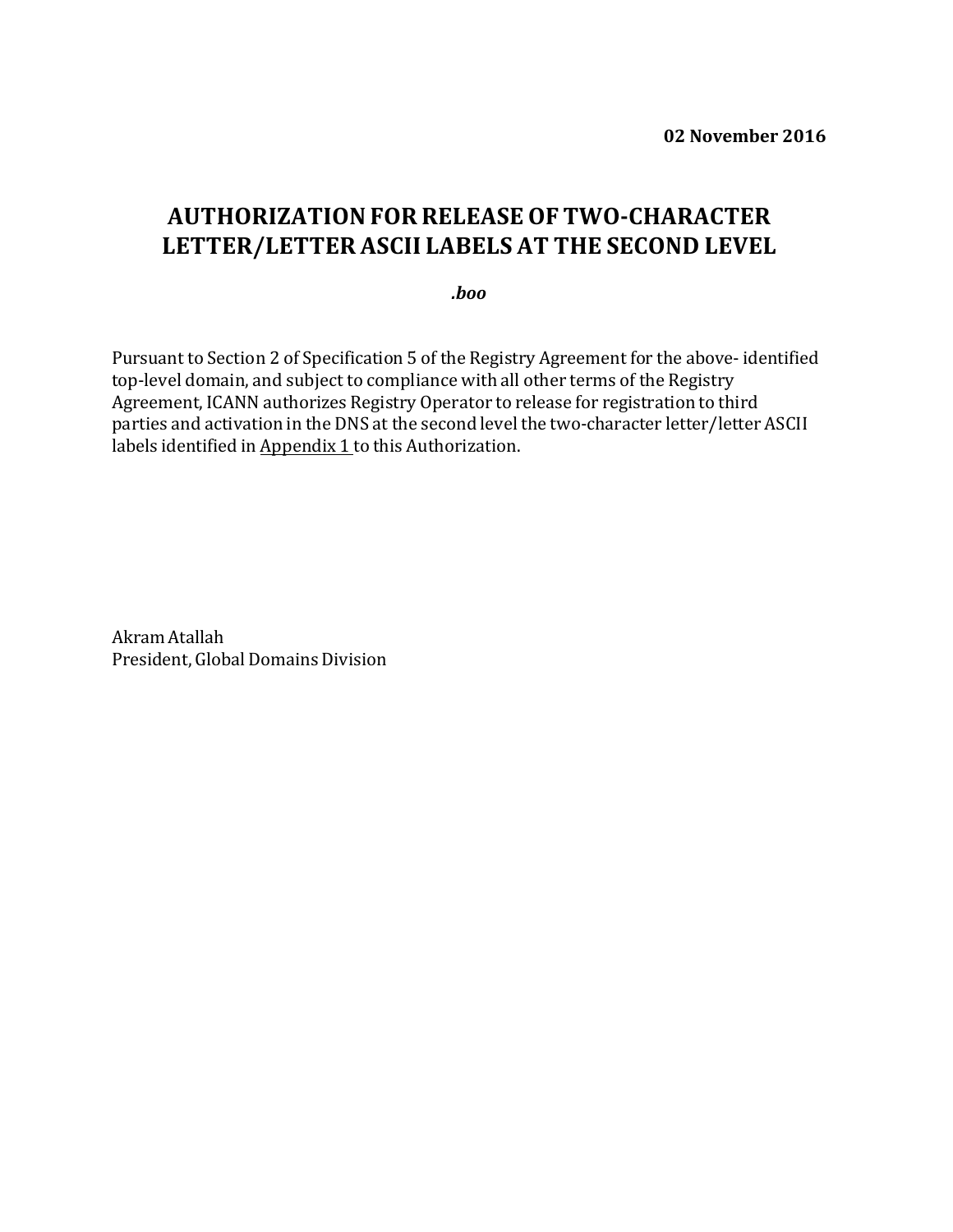## Attachment 1

Registry Operator is authorized to offer the following two-character letter/letter ASCII labels for registration and activation in the DNS at the second level:

| аа | bx                   | dr                           | fn             | hf | jc            | kv                         | mp            |
|----|----------------------|------------------------------|----------------|----|---------------|----------------------------|---------------|
| ab | by                   | ds                           | fo             | hg | jd            | kw                         | mq            |
| ad | bz                   | dt                           | fp             | hh | je            | kx                         | mr            |
| ae | ca                   | du                           | fq             | hi | jf            | kz                         | mt            |
| af | cb                   | dv                           | fr             | hj | jg            | la                         | mu            |
| ag | ${\sf CC}$           | dw                           | fs             | hk | jh            | Ib                         | mv            |
| ah | cd                   | dx                           | ft             | hl | ji            | Ic                         | mw            |
| ai | ce                   | dy                           | fu             | hm | jj            | Id                         | my            |
| aj | cf                   | dz                           | f <sub>V</sub> | hn | jk            | le                         | mz            |
| ak | cg                   | ea                           | fw             | ho | jl            | $\sf l\sf f$               | na            |
| al | ch                   | eb                           | $f$ $x$        | hp | jm            | lg                         | nb            |
| am | сj                   | ed                           | fy             | hq | jn            | Ih                         | nc            |
| an | ck                   | ee                           | f <sub>Z</sub> | hr | jo            | li                         | nd            |
| ao | cl                   | ef                           | ga             | hs | jp            | lj                         | ne            |
| ap | cm                   | eh                           | gb             | ht | jq            | $\mathsf{lk}$              | nf            |
| aq | ${\rm CO}$           | ei                           | gc             | hu | jr            | $\ensuremath{\mathsf{II}}$ | ng            |
| ar | cp                   | ej                           | gd             | hv | js            | Im                         | nh            |
| as | cq                   | ek                           | ge             | hw | jt            | In                         | ni            |
| at | cr                   | el                           | gf             | hx | ju            | lo                         | nj            |
| av | $\mathsf{CS}\xspace$ | em                           | gg             | hy | jv            | Ιp                         | nk            |
| aw | ct                   | en                           | gh             | hz | jw            | lq                         | nl            |
| ax | cu                   | eo                           | gi             | ia | jx            | Ir                         | nm            |
| ay | ${\sf CV}$           | eq                           | gj             | ib | ју            | ls                         | nn            |
| az | cw                   | er                           | gk             | ic | jz            | It                         | no            |
| ba | ${\sf C} {\sf X}$    | es                           | gl             | id | ka            | lu                         | np            |
| bb | cy                   | et                           | gm             | ie | kb            | lv                         | nq            |
| bc | CZ                   | ev                           | gn             | if | kc            | lw                         | n <b>r</b>    |
| bd | da                   | ew                           | go             | ig | kd            | lx                         | ns            |
| be | db                   | ex                           | gp             | ih | ke            | ly                         | nt            |
| bf | dc                   | ey                           | gq             | ij | kf            | Iz                         | nu            |
| bg | dd                   | ez                           | gr             | ij | kg            | ma                         | $n\mathsf{v}$ |
| bi | de                   | fa                           | gs             | ik | kh            | mb                         | nw            |
| bj | df                   | fb                           | gt             | im | ki            | mc                         | nx            |
| bk | dg                   | fc                           | gu             | ip | kj            | md                         | ny            |
| bl | dh                   | fd                           | gv             | iq | kk            | mf                         | nz            |
| bo | di                   | fe                           | gw             | is | $\mathsf{kl}$ | mg                         | oa            |
| bp | dj                   | $\mathsf{ff}$                | gx             | iu | km            | mh                         | ob            |
| bq | dk                   | fg                           | gy             | iv | kn            | mi                         | ОC            |
| br | dl                   | fh                           | gz             | iw | ko            | mj                         | od            |
| bs | dm                   | fi                           | ha             | ix | kp            | mk                         | oe            |
| bt | dn                   | fj                           | hb             | iy | kq            | ml                         | оf            |
| bu | do                   | fk                           | hc             | iz | ks            | mm                         | og            |
| bv | dp                   | ${\sf fl}$                   | hd             | ja | kt            | mn                         | oh            |
| bw | dq                   | $\operatorname{\textsf{fm}}$ | he             | jb | ku            | mo                         | oi            |